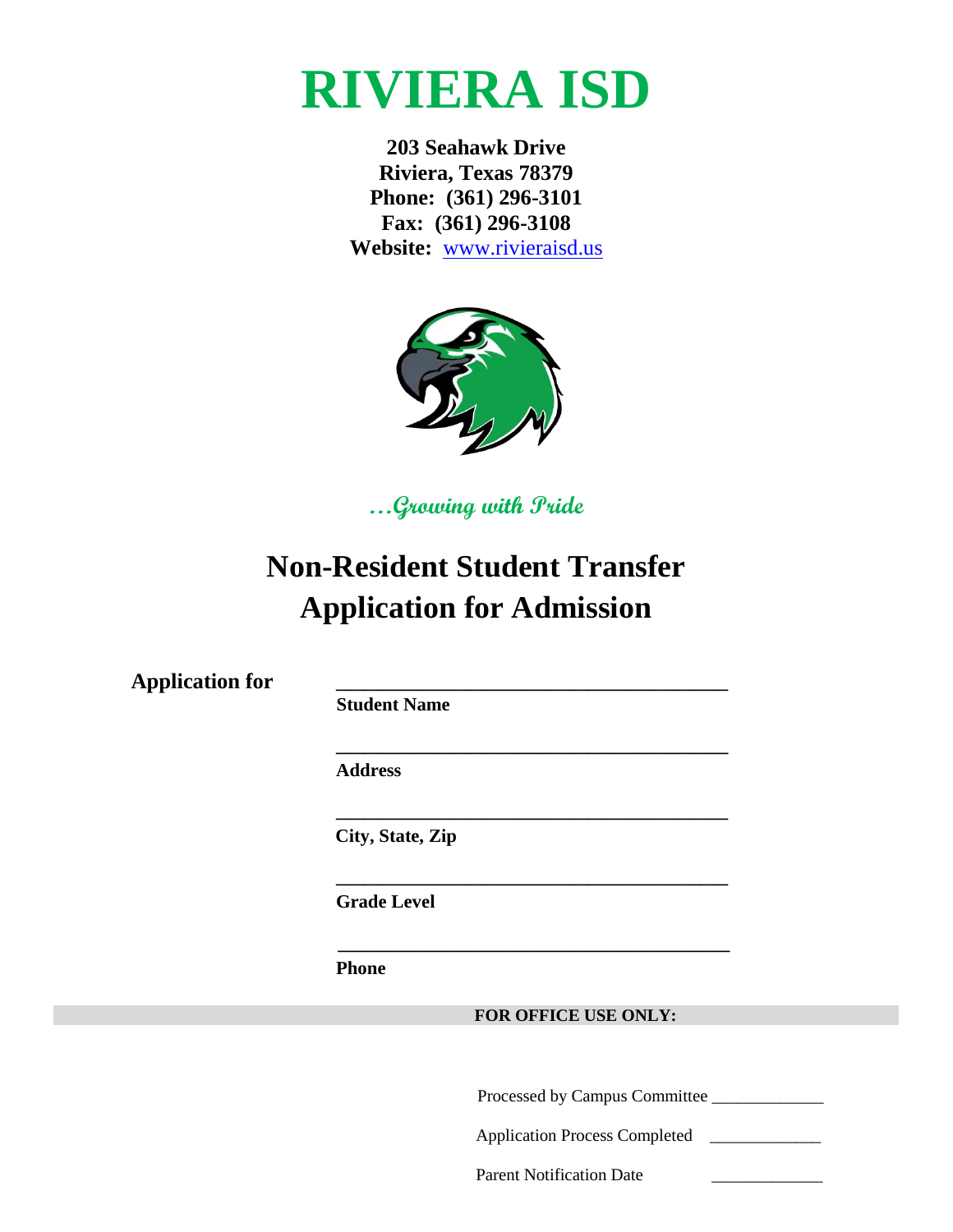## **RIVIERA ISD Non-Resident Student Transfer Information for Admission**

We are pleased to announce that Riviera ISD is now accepting admission applications for NEW Non-Resident students for the 2022-2023 school year. Applications are considered on an individual basis by the District Screening Committee and final approval will be made by the Superintendent.

The following documents must be submitted with the **Admission Application** in order to be reviewed by the committee:

- Current Report Card (Grades 1-12)
- Transcript (Grades 9-12)
- Attendance Records from 2020-2021 and 2021-2022 school years
- Discipline Records from 2020-2021 and 2021-2022 school years
- State Assessment Scores

In approving NEW Non-Resident transfers, the Superintendent or Designee shall consider availability of space and instructional staff, and the student's academic commitment, disciplinary history and attendance records.

All forms can be downloaded at www.rivieraisd.us. If you have any questions please call the Administration Office at 361-296-3101.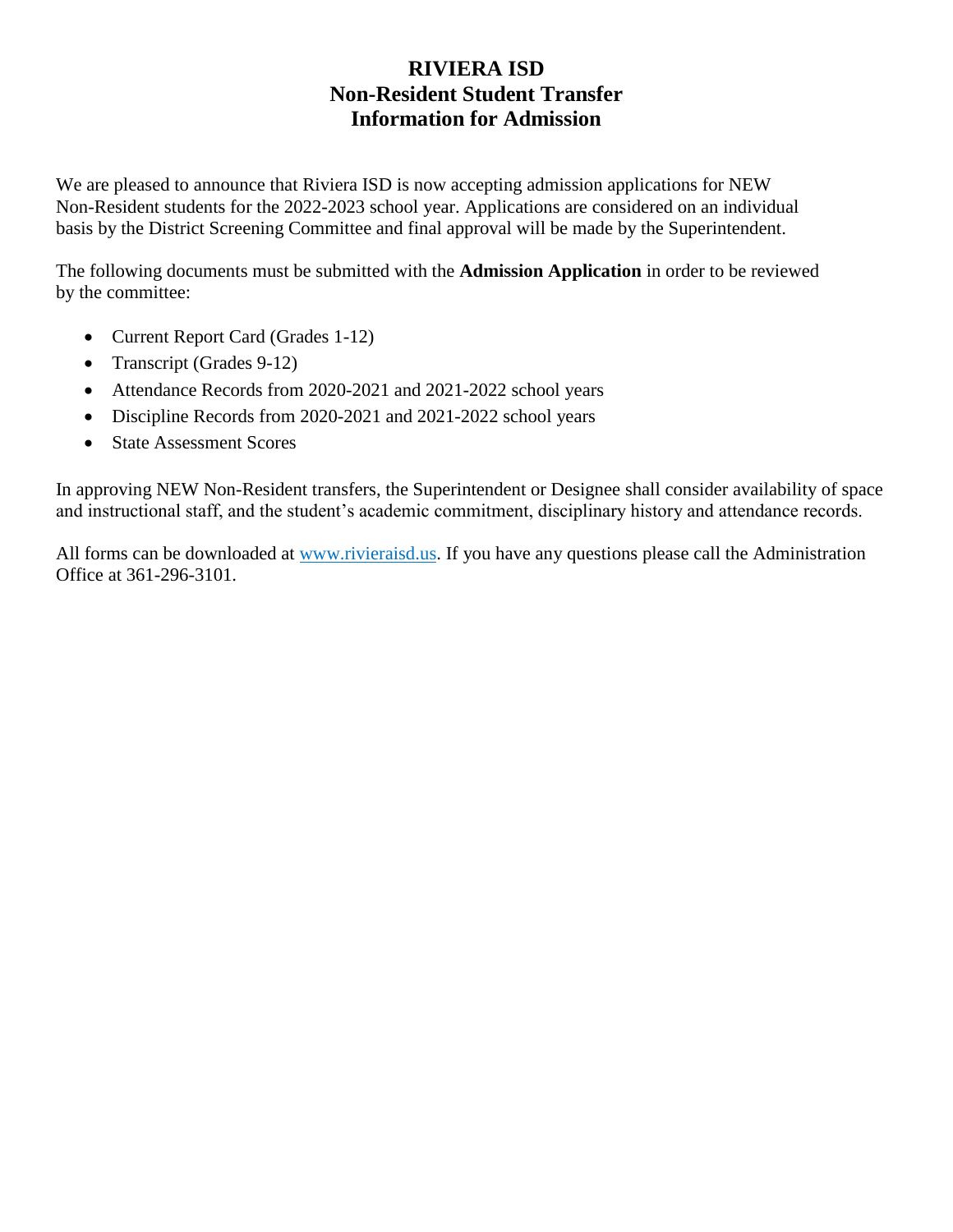### Riviera ISD **Application for Transfer** 137-903 District Name **Texas Education Agency County-District Number County-District Number Division of Equal Education Opportunity**

## **2022-2023 School Year**

**Authority for Data Collection:** Texas Education Code 21.061; Civil Action 5281, Section A

**Planned Use of Data:** To complete the report required by Federal court Order Civil Action 5281.

**Instructions:** This form must be used for all student transfers, within the State of Texas, including hardship. Column Instructions can be found on the reverse side of this form. The Superintendent of the receiving district must circle approved or disapproved and sign the transfer form. For further information, contact the Division of Equal Education at (512) 463·9671.

|      | <b>PRINT</b> Student Name | Student           | Grade | In District<br>Last | Hispanic/           | Ethnic | County-<br>District No. of |
|------|---------------------------|-------------------|-------|---------------------|---------------------|--------|----------------------------|
| LAST | MI<br><b>FIRST</b>        | Social Security # | Level | Year?               | Latino<br>or N<br>v | Code   | Residence                  |
|      |                           |                   |       | Ye s                |                     |        |                            |
|      |                           |                   |       | N o                 |                     |        |                            |
|      |                           |                   |       |                     |                     |        |                            |

#### **This section must be completed by Parent or Legal Guardian:**

I have been informed of the receiving district's policy concerning tuition charges, if any, for a transferred student whose grade is taught in the student's district of residence; and I accept responsibility for the payment of tuition.

| Student's Physical Address   No P.O. Box  <br>the contract of the contract of the contract of the contract of the contract of the contract of the contract of |
|---------------------------------------------------------------------------------------------------------------------------------------------------------------|
| City, State, ZIP                                                                                                                                              |

#### **This section must be completed by the receiving District:**

| The above transfer student was                             | approved<br>denied                       | on this $\_\_$ |                  |                                                                                                                      |
|------------------------------------------------------------|------------------------------------------|----------------|------------------|----------------------------------------------------------------------------------------------------------------------|
| <b>Name of Receiving</b><br><b>District Superintendent</b> | Date                                     |                | <b>Telephone</b> | <b>Superintendent's Signature</b>                                                                                    |
| Mrs. Patricia Thornton                                     | <u> 1980 - Jan Barbara Barat, manala</u> |                | 361-296-3101     | <u> 1980 - Jan Salaman, masjid ayyukar sa sanada a sa sanada a sanada a sanada a sanada a sanada a sanada a sana</u> |

#### **SEE BACK FOR CODES**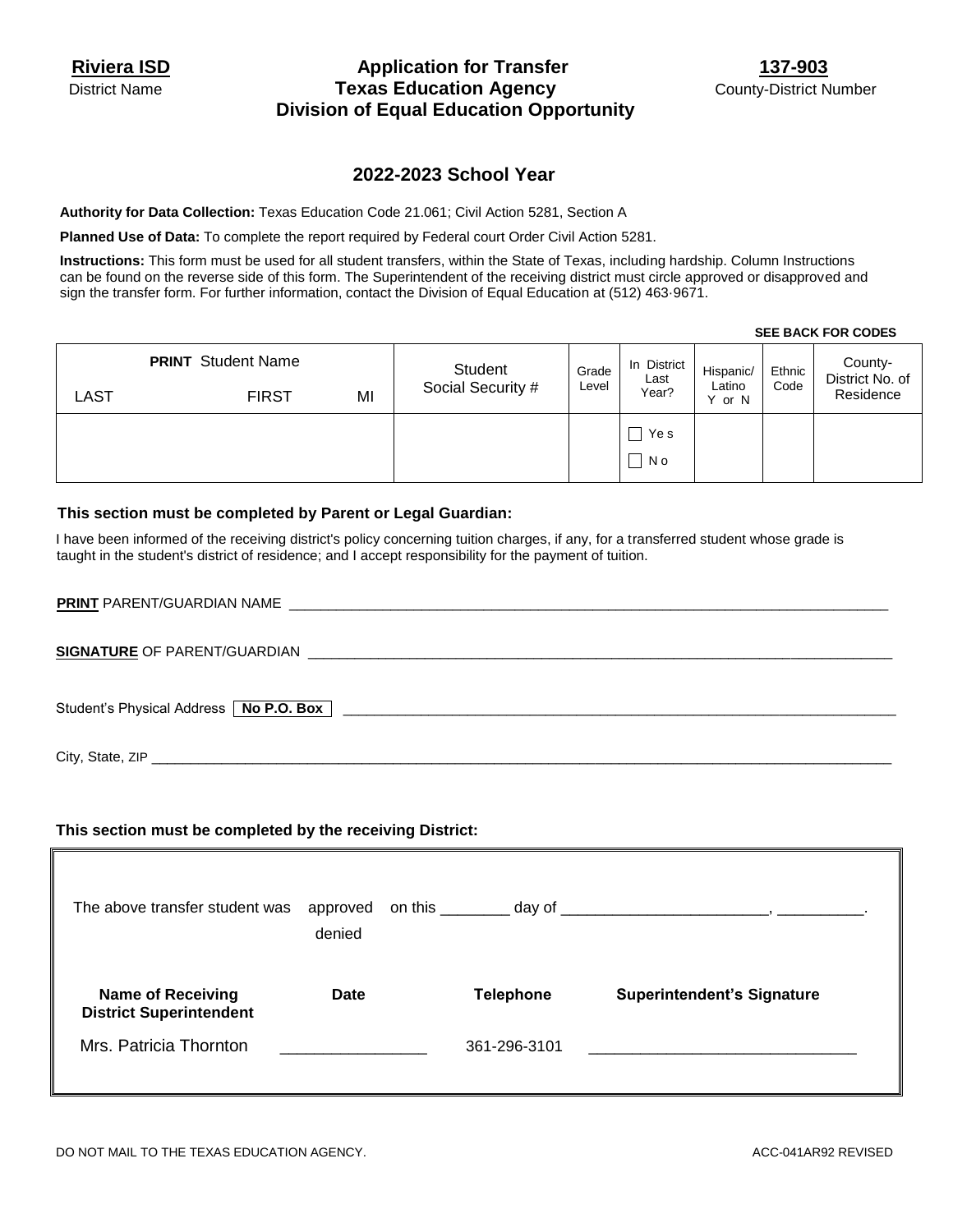## **Instructions**

#### *Student's Name:*

Print student's last name, first name and middle initial.

#### *Student's Social Security Number:*

Enter the student's social security number or state identification number.

#### *Grade:*

Enter the grade the student will be assigned during the 2022-2023 school year.

#### *Student in District Last Year:*

A student is counted in the district last year if the student has been with the receiving district on a continuous basis. When a transfer student withdraws, upon their return to the receiving district, the student is considered a new transfer to the district.

#### *Hispanic / Latino?*

Enter the appropriate answer using the following:

$$
Y = Yes
$$

$$
N = No
$$

#### *Ethnic Code:*

Enter the appropriate code using the following designations:

- 1 White
- 2 Black / African American
- 3 Asian
- 4 American Indian / Alaskan Native
- 5 Hawaiian / Pacific-Islander

#### *District of Residence:*

 Enter the County-District-Campus number the student would have attended had the student remained in the District of Residence. Do not enter a private or charter school number or a number from another state.

|                        | County-District |                               |                   |
|------------------------|-----------------|-------------------------------|-------------------|
| <b>School District</b> | Number          | Kingsville ISD Campus Numbers |                   |
| Sarita/Kenedy Co. Wide | 131-001         | 101 (PK-5)                    | 041 (5-6) Gillett |
| Kingsville ISD         | 137-901         | 101 (PK-8)                    | $041(6-8)$        |
| Ricardo ISD            | 137-902         | 001 (9-12) King HS            | 107 (EE-1) Lamar  |
| Santa Gertrudis ISD    | 137-904         | 002 (9-12) KEYS               | 105 (PK-1) Harvey |
| <b>Falfurrias ISD</b>  | 024-901         | 003 (6-12) LASER              | 109 (PK-1) Harrel |
| Premont ISD            | 125-905         | 004 (9-12) Night              | 106 (2-4) Kleberg |
|                        |                 | 042 (7-8) Memorial            | $110(2-4)$ Perez  |

**The student's Parent or Legal Guardian must sign this form. The student's physical address must be provided. A Post Office address will not be accepted.**